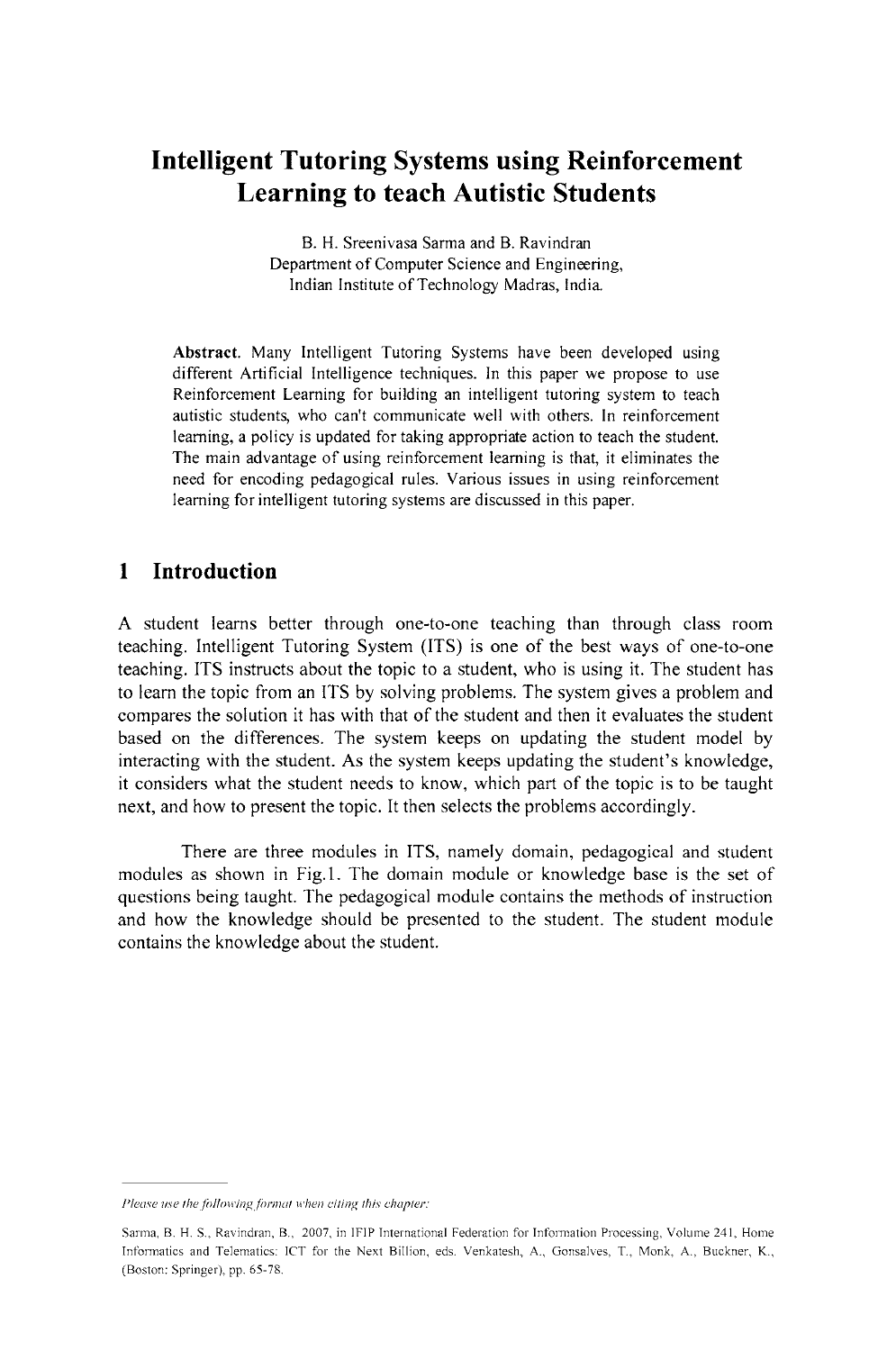

**Fig. 1.** Block diagram of basic ITS

#### **1.1 Need of an ITS for autistic students**

Autism is a semantic pragmatic disorder, characterized by deficits in *socialization, communication and imagination.* Along with the deficits, autistic children may have exceptional learning skills of unknown origin. Many children with autism do make eye contact, especially with familiar people. However, often it is observed that the eye contact is less frequent than would be expected, or it is not used effectively to communicate with others. Our approach mainly focuses on developing an ITS to teach such students.

#### **1.2 Motivation for using Reinforcement Learning**

Usually, ITS uses artificial intelligence techniques [5] to customize their instructions according to the student's need. For this purpose the system should have the knowledge of the student (student model) and the set of pedagogical rules. Pedagogical rules are usually in the rule-based form. For example, "if-then" where the "if" part is student model dependent and the "then" part is the teaching action taken. There are some disadvantages with this method. First, there are many rules which a system can use to teach efficiently, but which are very difficult to encode. Secondly, it is difficult to incorporate the knowledge that human teachers use, but cannot express. The machine tutors have a different set of data available than the human tutors, so the knowledge that could improve the tutor's performance is ignored. Third, rule-based systems are not adaptive to new student's behavior.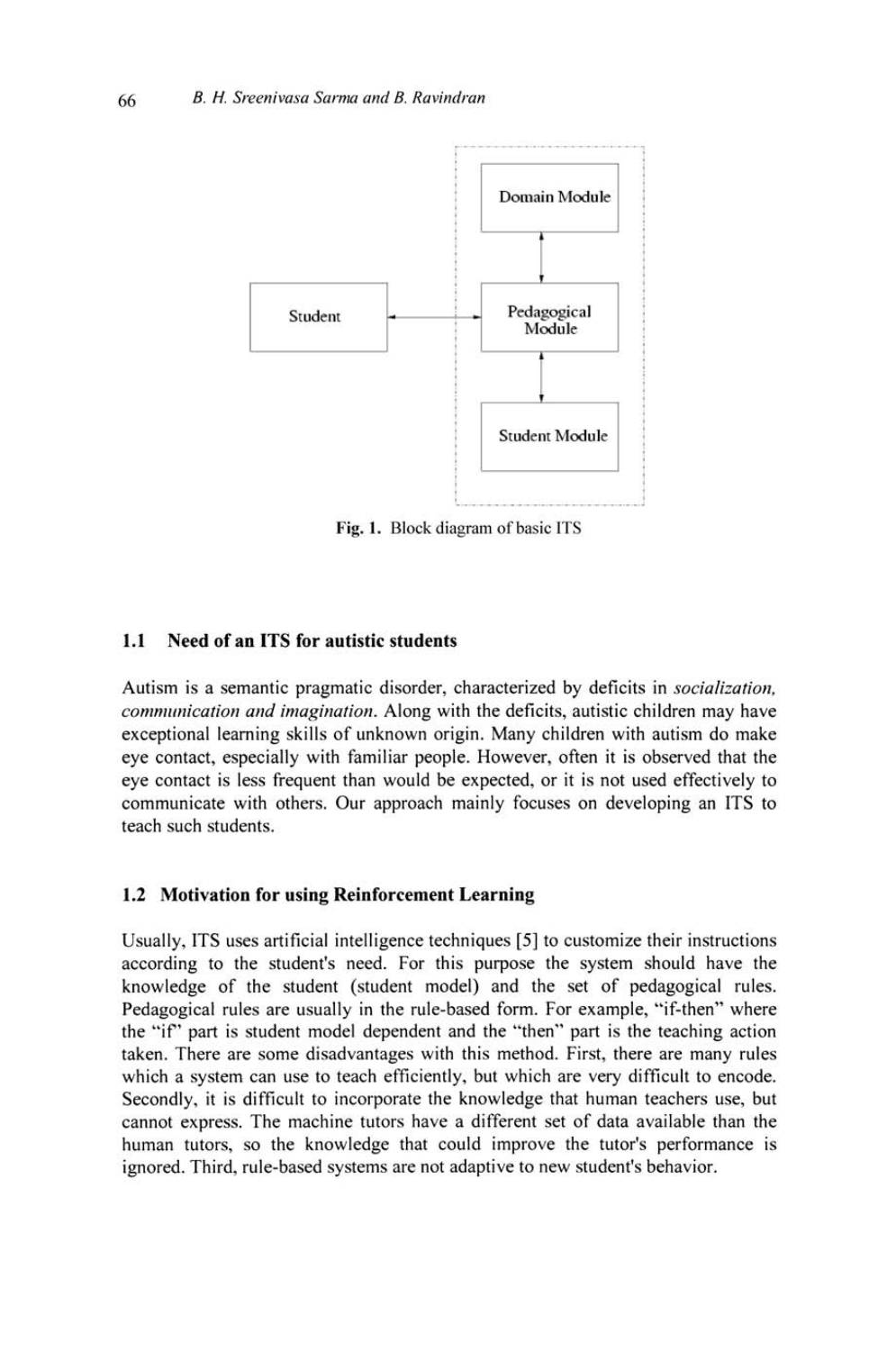The organization of this paper is as follows: Section 2 gives a brief description of reinforcement learning (RL). Section 3 presents the basic idea of using RL for ITS. In Sections 4 and 5, experimental results have been discussed. Some issues in the designing ITS and future work have been discussed in Section 6.

## **2 Reinforcement learning**

RL [9] is learning what to do, how to map situations to actions, so as to maximize a numerical reward signal. The learner is not told which actions to take, as in most forms of machine learning, but instead must discover which actions yield the most reward by trying them. To obtain high reward, an RL agent must prefer actions that it has tried in the past and found to be effective in producing reward. But to discover such actions, it has to try actions that it has not selected before.

An RL system consists of a *policy*, a *reward function*, a *value function*, and, optionally, a *model* of the environment. *A policy* defines the learning agent's way of behaving at a given time, it is a mapping from perceived states of the environment to the actions to be taken when in those states. A *reward function* defines the goal in an RL problem, it maps each perceived state of the environment to a single number, a *reward,* indicating the intrinsic desirability of that state. The *value* of a state is the total amount of reward an agent can expect to accumulate over the future, starting from that state.

In an ITS, the RL agent acts as the pedagogical module. The RL agent learns a policy for presenting the examples and the hints to the student. In  $[1, 5]$ , the authors have proposed theoretically, the idea that RL can be efficiently used for learning to teach in an ITS. In [8], the authors used basic RL algorithms like softmax and  $\varepsilon$  greedy for evaluating the effects of hints on the student. They used the method of clustering students into different levels according to their knowledge. The RL agent then uses this cluster information to take teaching actions. But in our case we have taken the information of individual students, which we expect to provide efficient information to the ITS about a student. In [4], RL is used for modeling a student. They proposed different ways of selecting state variables for an RL agent.

#### **2.1 Mathematical background**

This section gives definitions and a brief description of the concepts used in RL. In RL framework, the agent makes its decisions as a function of a signal from the environment's *state, s.* A state signal summarizes past sensations compactly, in such a way that all relevant information is retained. This normally requires more than the immediate sensations, but never more than the complete history of all past sensations. A state signal that succeeds in retaining all relevant information is said to be *Markov,* or to have the *Markov property.* 

### **2.2 Markov Decision Process**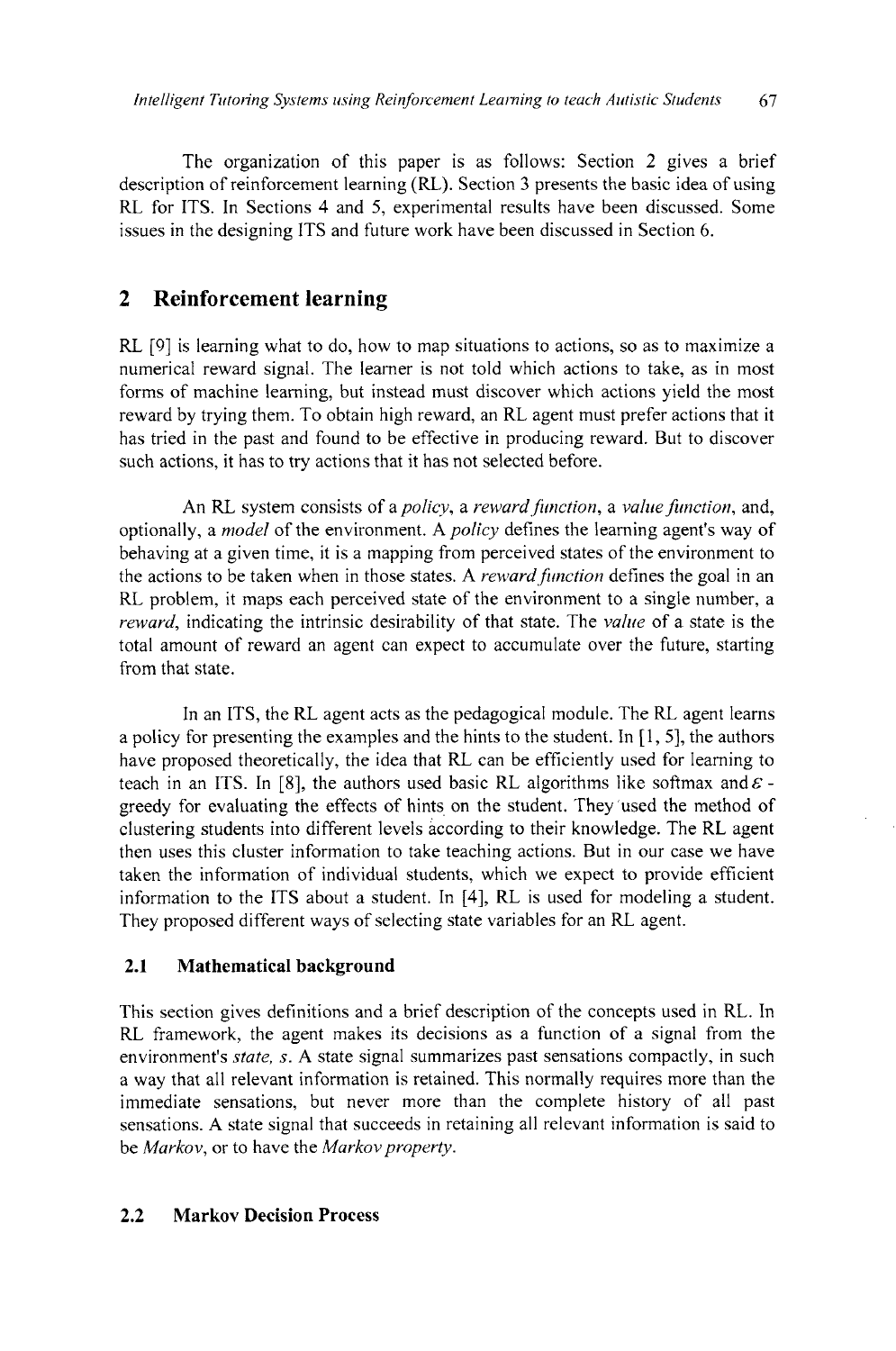An RL task that satisfies the Markov property is called a *Markov decision process* or MDP. If the state and action spaces are finite, then it is called a finite *Markov decision process {finite* MDP). Finite MDPs are particularly important to the theory ofRL.

It is relevant to think that a state signal is Markov even when the state signal is non-Markov. A state should predict subsequent states, where the environment model is learned. Markov states are efficient to do these things. If the state is designed as Markov then RL systems perform better than with a non-Markov state. For these reason, it is better to think of the state at each time step as an approximation to a Markov state, though it is not fully Markov. Theory that applies to Markov cases can also be applied to many tasks that are not fully Markov.

#### **2.3 Value Functions**

The *value function* is the future reward that can be expected or the expected return. The value functions are defined with respect to particular policies. Let *S* be the set of possible states and  $A(s)$  be the set of actions taken in state s, then the policy,  $\pi$ , is a mapping from each state,  $s \in S$  and action,  $a \in A(s)$ , to the probability,  $\pi(s, a)$ , of taking an action, a, when in state, *s.* The *value* of a state, *s,* under a policy,  $\pi$ , defined  $V^{\pi}(s)$ , is the expected return when starting in *s* and following  $\pi$  thereafter. For MDPs, we can define  $V^{\pi}(s)$  formally as

$$
V^{\pi}(s) = E_{\pi} \{ R_t | s_t = s \}
$$
  
= 
$$
E_{\pi} \{ \sum_{k=0}^{\infty} \gamma^k r_{t+k+1} | s_t = s \}
$$
 (1)

Where  $E_{\pi}$  {} denotes the expected value given that the agent follows policy,  $\pi$ ,  $r_{t+k+1}$  is the reward for  $(t + k + 1)^{th}$  time step and  $\gamma$  is the *discount factor*. Note that the value of the terminal state, if any, is always zero. We call the function  $V^{\pi}(s)$ , the *state-value function* for policy,  $\pi$ . Similarly, the value of taking action *a* in state *s* under a policy,  $\pi$ , denoted  $Q_{\pi}(s, a)$ , as the expected return starting from *s*, taking the action *a*, and thereafter following policy  $\pi$ :

$$
Q^{\pi}(s, a) = E_{\pi} \{R_t | s_t = s, a_t = a\}
$$
  
= 
$$
E_{\pi} \{ \sum_{k=0}^{x} \gamma^k r_{t+k+1} | s_t = s, a_t = a \}
$$
 (2)

Where  $Q_{\pi}(s, a)$  is the *action-value function* for policy,  $\pi$ .

Finding an optimal policy that gives a high reward over long run is the goal of an RL task. For finite MDPs, an optimal policy is a policy,  $\pi$ , that is better than or equal to a policy  $\pi'$ , if its expected return is greater than or equal to that of  $\pi'$  for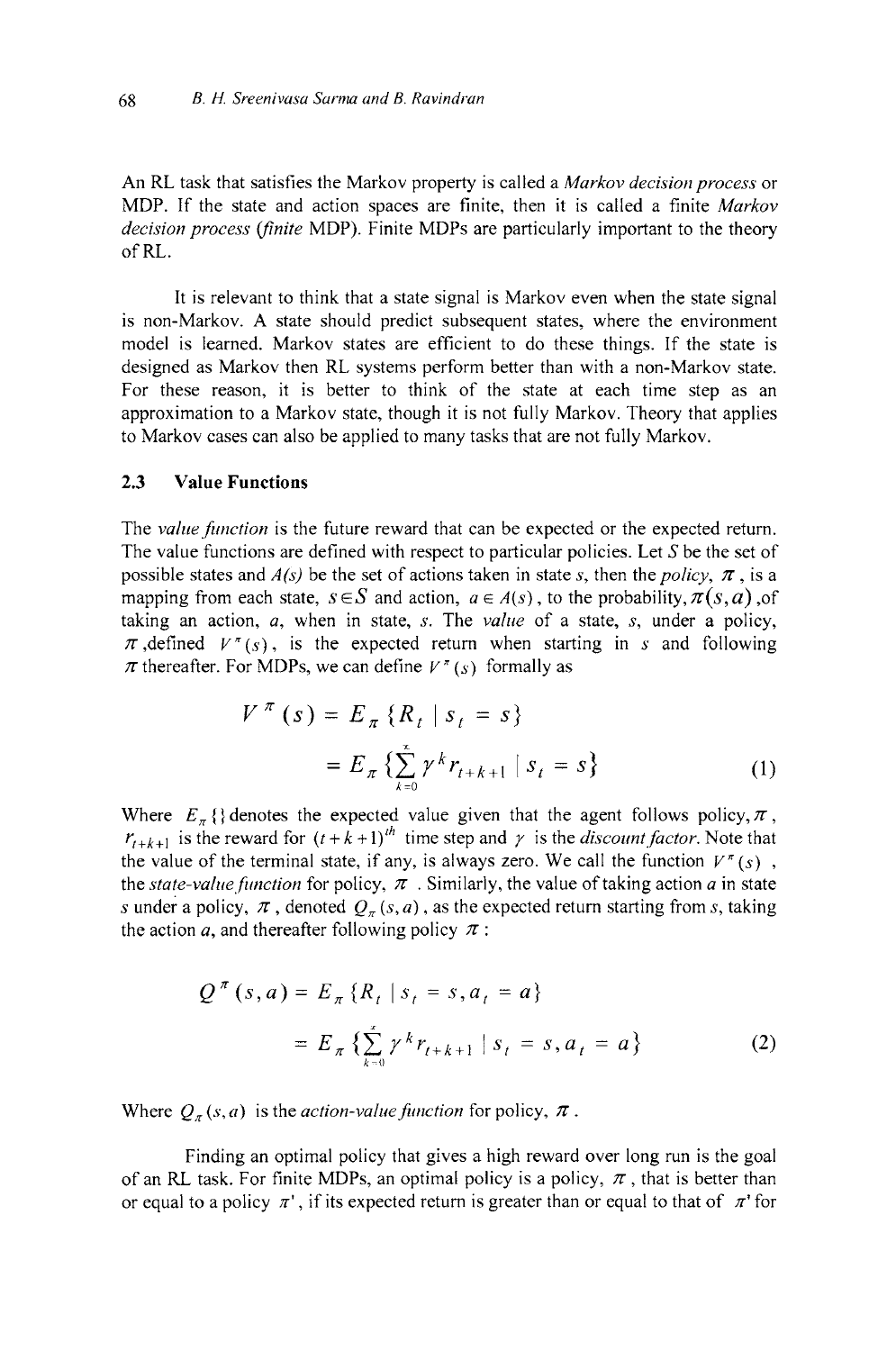all states. There would be at least one policy, that is better than or equal to other policies, which is called an optimal policy. All the optimal policies are denoted by  $\pi^*$ , and their value functions are denoted by  $\nu^*$  and  $\varphi^*$ .

## **2.4 Q-learning**

Q-learning [10] is a popular RL algorithm that does not need a model of its environment and can be used on-line. Q-learning algorithm works by estimating the values of state-action pairs. Once these values have been learned, the optimal action from any state is the one with the highest Q-value. Q-values are estimated on the basis of experience as in Eq. (3).

$$
Q(s, a) \leftarrow Q(s, a) + \alpha [r + \gamma \max_{s \in S} Q(s', a') - Q(s, a)] \quad (3)
$$

This algorithm is guaranteed to converge to the correct Q-values with probability one if the environment is stationary and depends on the current state and the action taken in it.

#### **3 ITS using RL**

In this case, RL acts as a pedagogical module which selects appropriate action to teach student by updating Q-values. The RL agent has a function approximator and an RL algorithm, as show in Fig. 2. The state of the student is the summary of a few past training questions asked and the response of the student for those questions. As we are not considering the entire history of questions and answers, this problem is a non-Markov problem. So, to make it more Markov we considered the responses of some of the past questions for the state of the student.

Initially, a random state of the student is considered and a reward for RL agent is obtained. The RL agent takes an action according to the state and reward. The action of the RL agent is to select appropriate question or hint for the student. Each question has its own target. Student is tested with this question as shown in Fig. 2. By following a strategy, a reward for the RL is calculated from the student's response. Then the student is trained with same question as shown in Fig. 3 and state of the student is obtained from the trained output. This process is continued for some number of questions, which is called an *episode.* 

A function approximator is used for generalization of states in a large state space. Most states encountered will never have been experienced exactly before. The only way to learn anything at all is to generalize from previously experienced states to one that have never been seen. Many RL algorithms [9] are available which updates Q-values and selects an action accordingly. The knowledge base consists of the questions from a topic, which are represented according to that needed for a student to learn.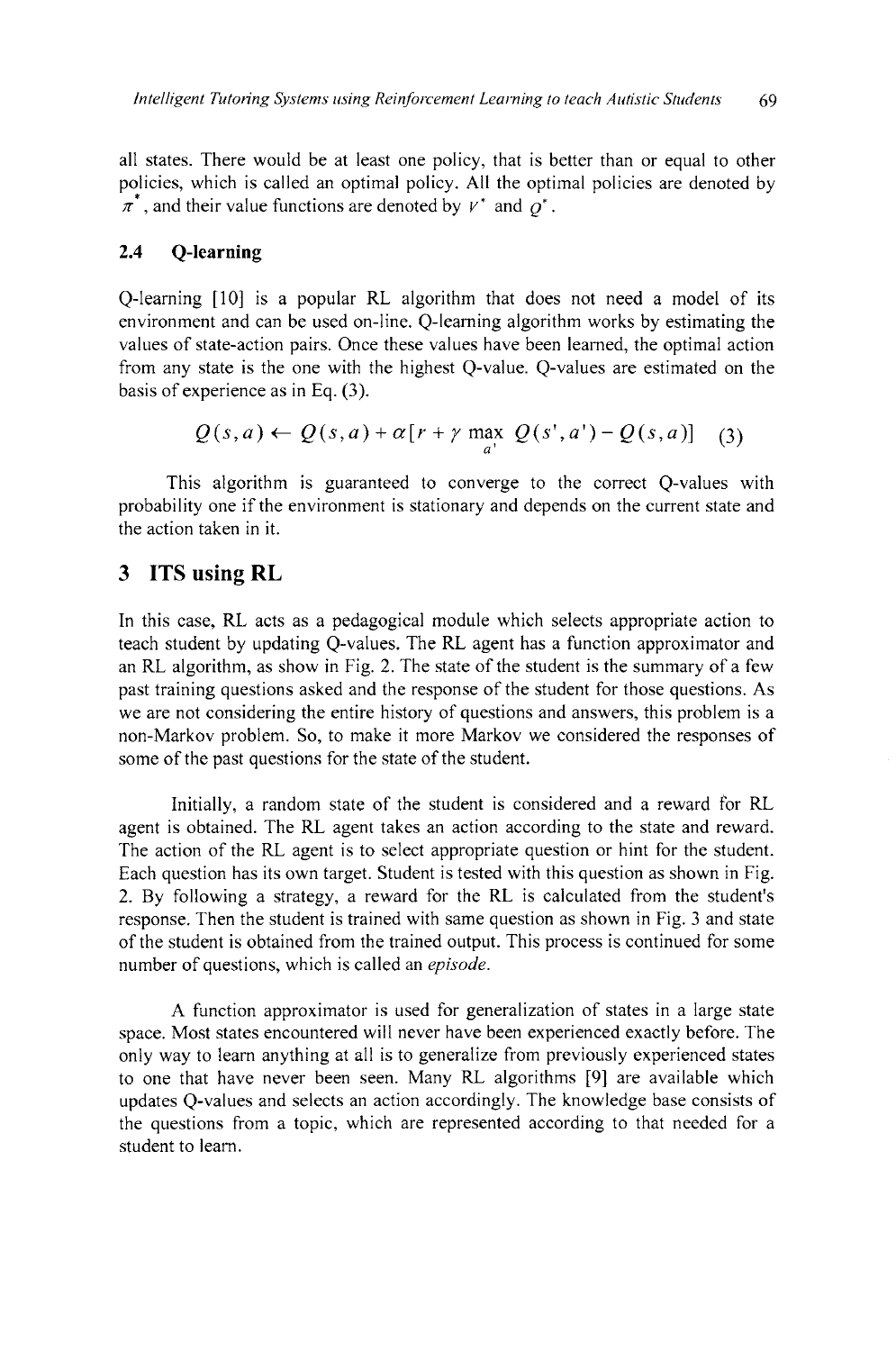

**Fig.2**. Block diagram of testing phase of the student using ITS with RL.

#### **3.1 Simulated Students**

Cohen [6] has shown that Artificial Neural Networks (ANN) trained with backpropogation can appropriately model the selective attention and generalization abilities of autistic students. The model is based on neuropathological studies which suggest that affected individuals have either too few or too many neuronal connections in various regions of the brain. In simulations, where the model was taught to discriminate children with autism from children with mental retardation, having too few simulated neuronal connections led to relatively inferior discrimination of the input train patterns, consequently, relatively inferior generalization of the discrimination to a novel train patterns. Too many connections produced excellent discrimination but inferior generalization because of overemphasis on details unique to the training set.

By using simulated-student, teachers can keep checking the simulated student's knowledge base. If the teachers don't like the recently taken action, they can reset the student's knowledge and try again. Teachers can teach as many times as they can to the simulated student to study the effect of the instructions on the student. Teachers can experiment their tactics with simulated student without fear of failing, which can give negative results with human student. We have used appropriately chosen ANNs to simulate students in our work.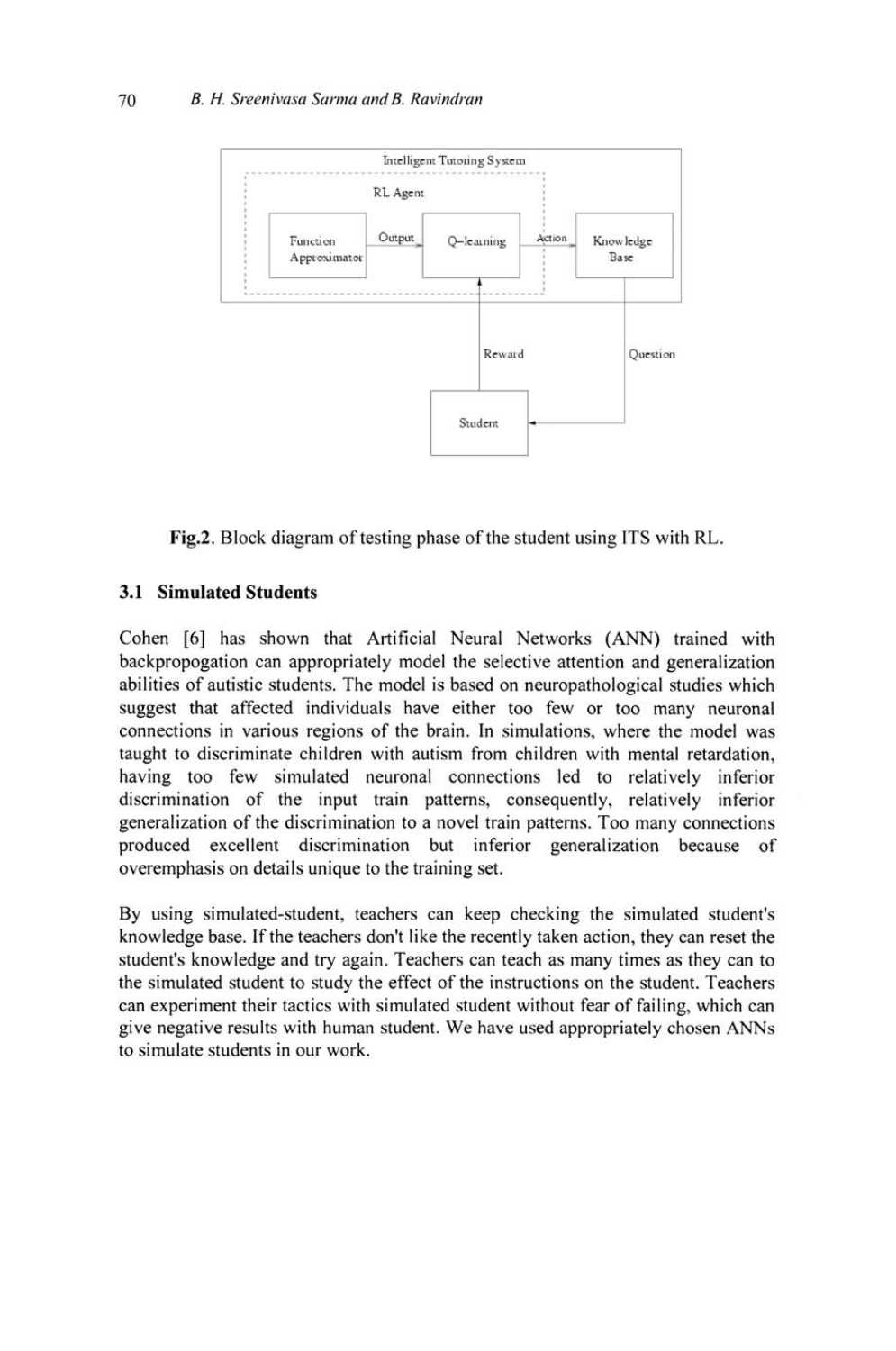

**Fig. 3.** Block diagram of training phase of the student using ITS with RL.

## **4 Experiments**

We have developed an ITS to teach pattern classification problem. In our case, pattern classification problem is that the student has to classify the pattern (question) given to him. This problem is selected for validating the approach using ANNs, though this is not directly relevant to teaching children. Appropriate question banks should be developed to teach human students.

In pattern classification problem, the knowledge base contains two dimensional patterns from four classes, A, B, C and D, as shown in Fig. 4. The classes are selected in such a way that if a random action is selected, the probability of selecting the pattern from class A is more than from the other classes. The target output for ANN is a four dimensional vector, for example, [1 0 0 0] is the target for class A, [0 1 0 0] is for class B, and so on.

On-line training and testing have been performed on the ANN. The response (output) of ANN is classified into correct (1) and wrong (0) answers. For example, if the target of training question is  $[0\ 0\ 1\ 0]$  and if the third output of the ANN is higher than all other outputs then the response is considered as correct, else wrong. The summary of the ANN's response for past 300 questions and the history of responses for past 50 questions are considered for a state of the ANN.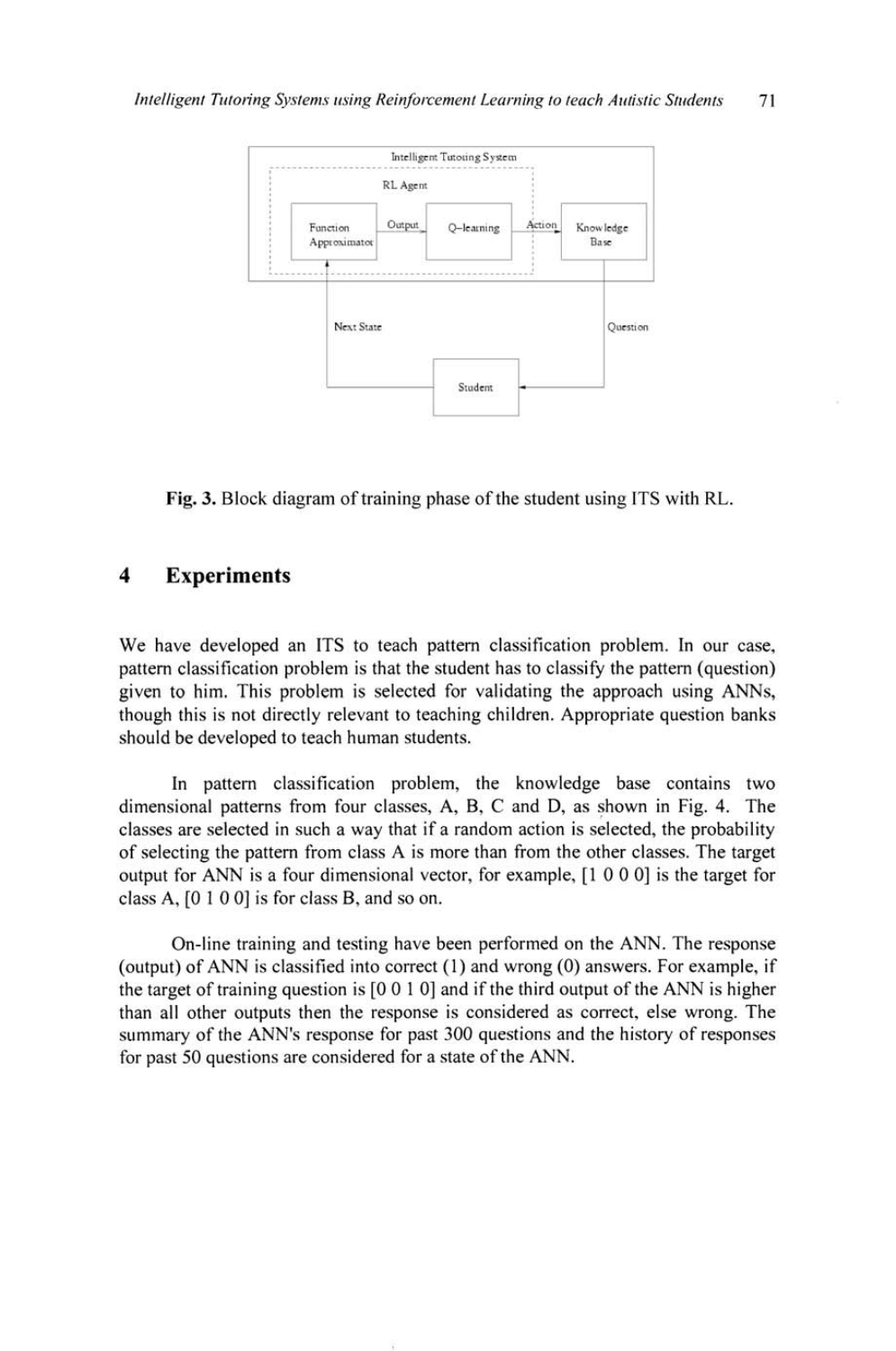

**Fig.4.** Knowledge base of pattern classes

Among the past 300 questions, let  $N_A$  be the number of questions asked from class A. Let  $N_{AC}$  and  $N_{AW}$  be the number of correct answers and wrong answers for  $N_A$ , respectively. Similarly, let  $N_B$ ,  $N_{BC}$ ,  $N_{BW}$ ,  $N_C$ ,  $N_{CC}$ ,  $N_{CW}$ ,  $N_D$ ,  $N_{DC}$  and  $N_{DW}$  be the number of questions asked, correct answers and wrong answers from classes B, C and D, respectively. Let  $x_i$  be the  $i^{\text{th}}$  question in an episode. Let  $z_{i-j}$ ,  $1 \le j \le 50$ , be the answer for  $x_{i-j}$  question. Then the state of the ANN is classes  $[N_A N_{AC} N_{AW} N_B N_{BC} N_{BW} N_C N_{CC} N_{CW} N_D N_{DC} N_{DW} x_{i-50} z_{i-50} x_{i-49} z_{i-49} ... x_{i-1} z_{i-1}]$ These four form an action set,  $A(s)$ , for the RL agent. It selects a question from the knowledge base, through policy and ANN is tested with that question. The negative of the Mean Square Error (MSE) of the output of ANN is given as a reward for the RL agent. The same question is used to train the ANN, and the output is used to find the next state of the ANN. This procedure is repeated for 25 episodes, each episode containing 2000 questions. These experiments are done on normal ANN and on ANN model of autistic student.

#### **4.1 RL algorithm**

For training of the RL agent, a slightly modified version of Watkin's Q-learning with backpropagation [2] is used. An ANN with single hidden layer is used to learn the *Q(s, a)* function. The number of input neurons is equal to the dimension of the state, hidden layer contains number of neurons required for feature extraction and number of output neurons equal to the number of actions taken. In this case, we have 72 dimension states, feature size is 80 and 4 actions to be taken.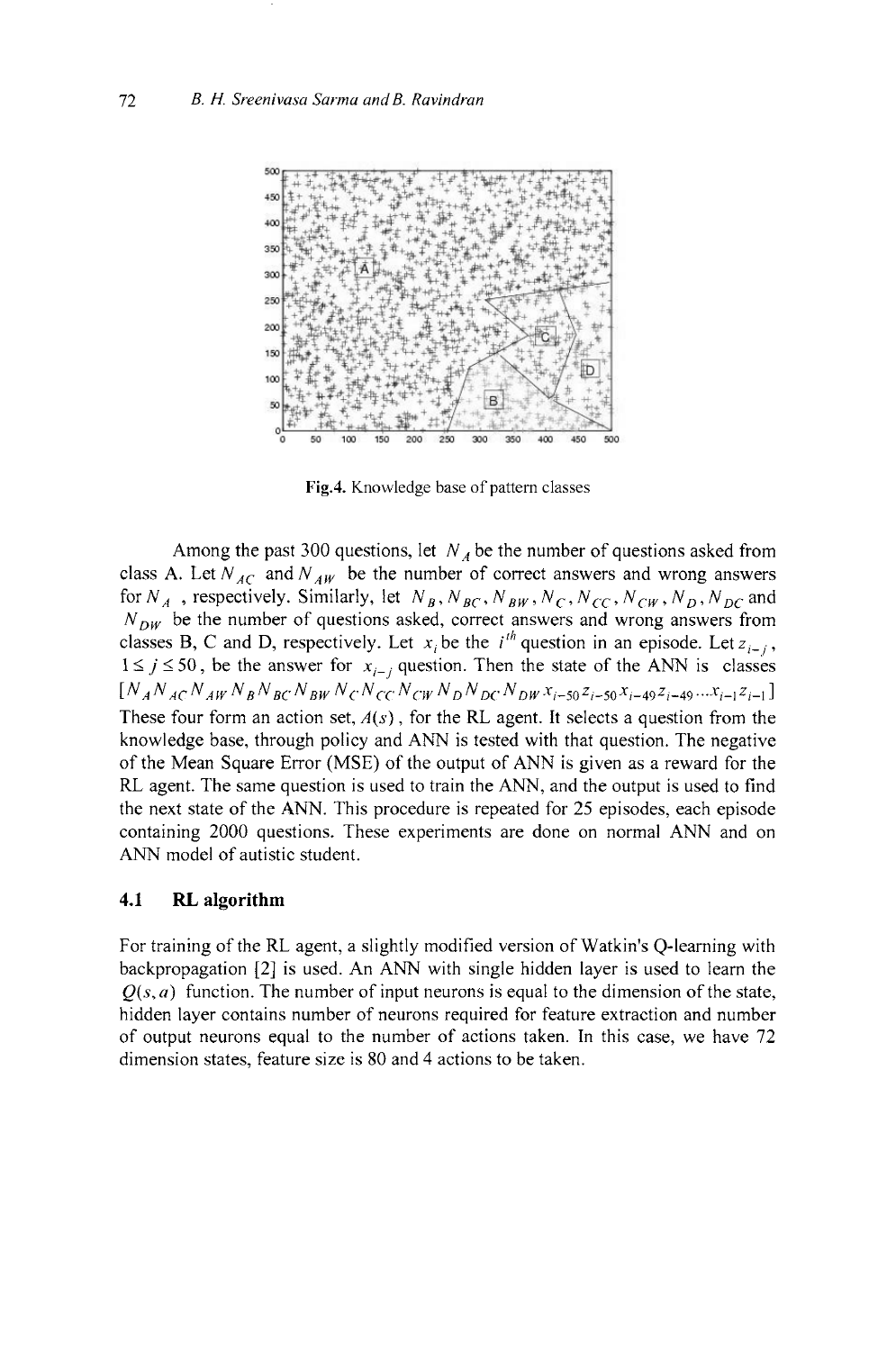Activation function for the hidden units is the approximate Gaussian function. Let  $d_i$  be the squared distance between the current input vector,  $s$ , and the weights in the hidden unit, *j*. Then,

$$
d_j = \sum_{i=1}^{72} (s_i - w_{ji}\alpha)^2
$$
 (4)

Where,  $s_i$  is the *i*<sup>th</sup> component of *s* at current time and  $w_{ji}$  are the weights of hidden layer. The output, *y<sup>i</sup>* , of hidden unit *j* is

$$
y_j = \begin{cases} \left(1 - \frac{d_j}{\rho}\right)^2, & \text{if } d_j < \rho \\ 0, & \text{otherwise} \end{cases}
$$
 (5)

Where  $\rho$  controls the radius of the region in which the unit's output is nonzero and  $\alpha$  controls the position of the RBFs in the state space.

Actions are selected  $\varepsilon$ -greedily, to explore the effect of each action. To update all weights, error back-propagation is applied at each step using the following temporal-difference error

$$
e_t = r_{t+1} + \gamma \max_{a_{t+1}} [Q(s_{t+1}, a_{t+1})] - Q(s_t, a_t)
$$
\n(6)

Let  $v_{jl}$  be the weights of the  $l^{th}$  output neuron. Then weights are updated by the following equations, assuming unit *k* is the output unit corresponding to the action taken, and all variables are for the current time *t.* 

$$
\Delta w_{ji} = \frac{\beta_h}{\rho} e_t y_j v_{j,k} (s_i - w_{j,i})
$$
\n(7)

$$
\Delta v_{j,k} = \beta e_t y_i \tag{8}
$$

 $Q(s_{t+1}, a')$ ,  $\forall a' \in A(s)$ , is the product of updated  $v_{i,k}$  and the output of function approximator, *y<sup>i</sup>* .

## **5 Results**

The results in Fig. 5 and 6 are obtained for  $\varepsilon = 0.2$ ,  $\beta_h = 0.09$  which means the exploration is done for 20% of the questions. The other parameters are,  $\beta = 1.0$  and  $\alpha$  =200.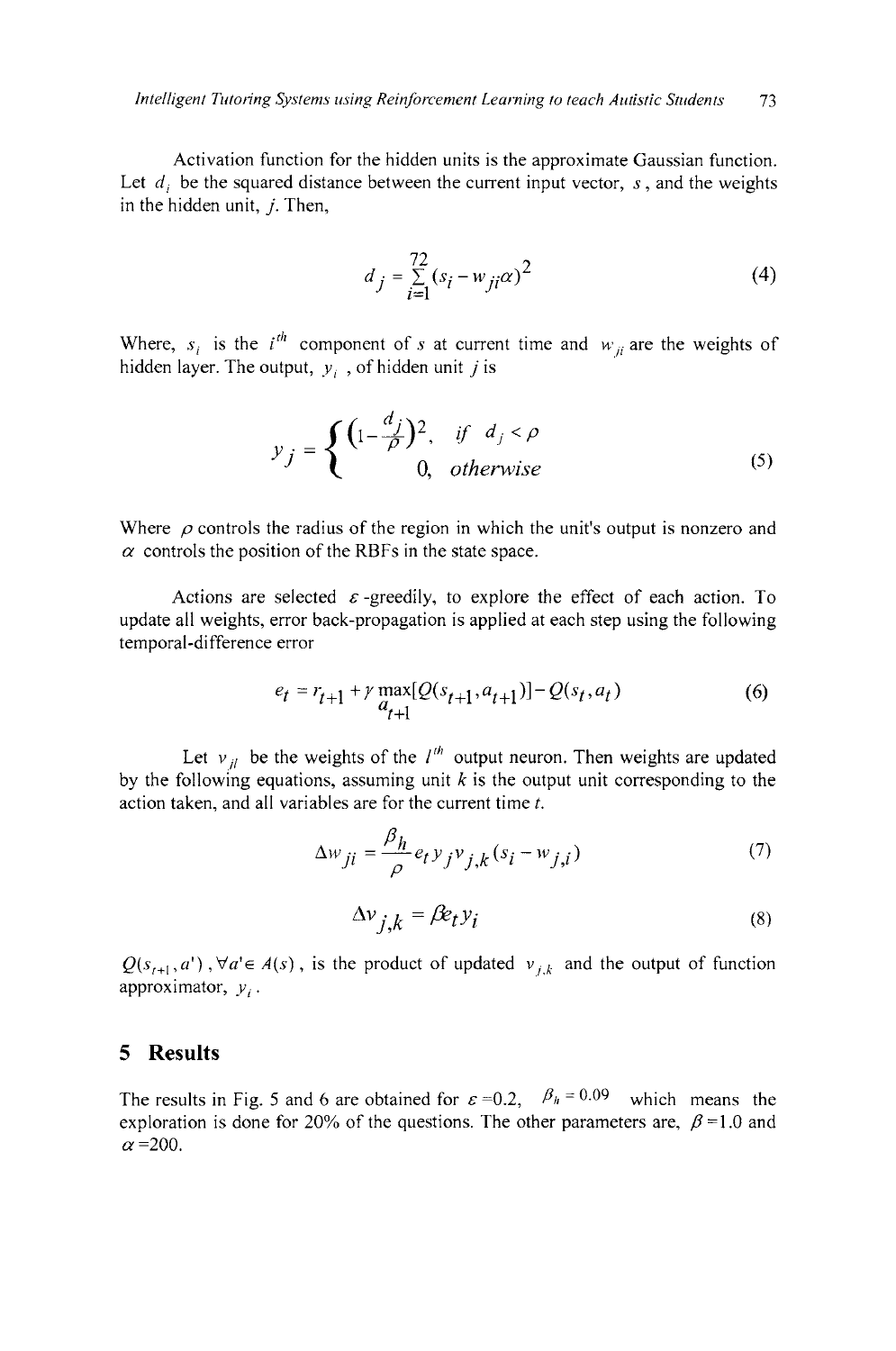#### 74 *B. H. Sreenivasa Sarma andB. Ravindran*

Fig. 5(a) shows the average percentage classification for first 500 questions selected for the normal ANN with 5 hidden layer neurons, without ITS and with ITS. Classification of ANN without ITS is around 26%, which is much less than that compared to the classification of ANN with ITS, which is around 70%. Fig. 5(b) shows the histogram of actions taken by ITS. The uniform distribution of the actions shows that the ITS is not stuck in the local optima. ITS selects an action depending on the present state of the student, to increase the future classification rate of the ANN.



**Fig. 5.** (a) Percentage classification (left figure) by ANN model of normal student (learning rate 0.2). (b) Histogram (right figure) of actions taken by RL agent, averaged over episodes. (0, 1, 2 and 3 represent classes A, B, C, and D respectively).



**Fig. 6.** (a) Percentage classification (left figure) by ANN model of an autistic child (learning rate 0.2). (b) Histogram (right figure) of actions taken by RL agent (0, 1, 2 and 3 represent classes A, B, C, and D respectively)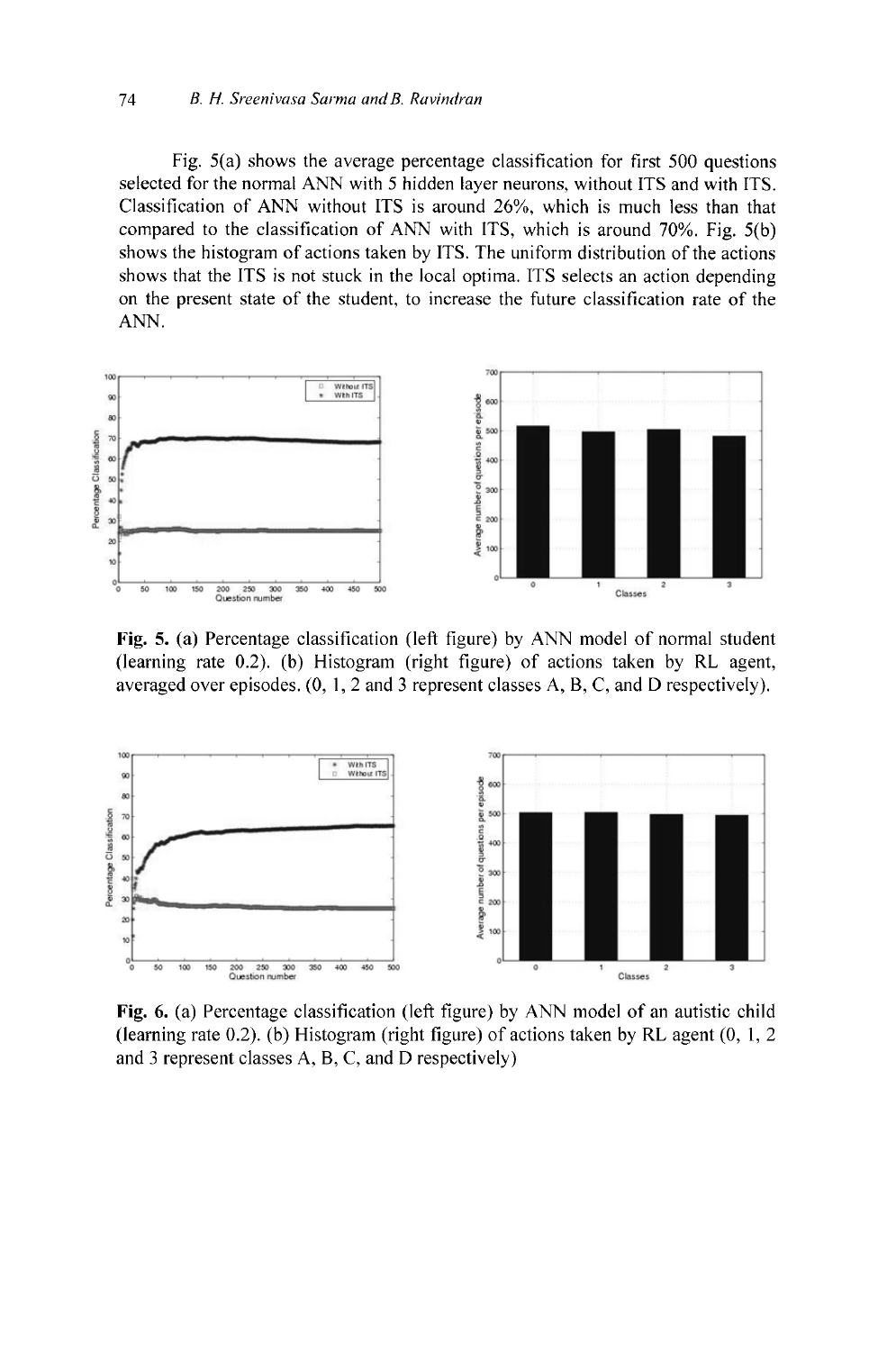

**Fig. 7.** (a) Percentage classification by ANN model of autistic student with learning rates 0.2, 0.4, 0.6 and 0.8 for classes 0, 1, 2, and 3, respectively. (b) Histogram of actions taken by RL agent, averaged over episodes (0, 1, 2 and 3 represent classes A,B,C, and D respectively)



**Fig. 8.** (a) Percentage classification by ANN model of normal student with learning rates 0.8, 0.6, 0.4 and 0.2 for classes 0,1,2 and 3 respectively (b) Histogram of actions taken by RL agent, averaged over episodes (0,1,2 and 3 represent classes A,B,C, and D respectively)



**Fig. 9** (a) Percentage classification by ANN model of normal student with learning rates 0.8, 0.6, 0.2 and 0.4 for classes 0, 1, 2, and 3 respectively (b) Histogram of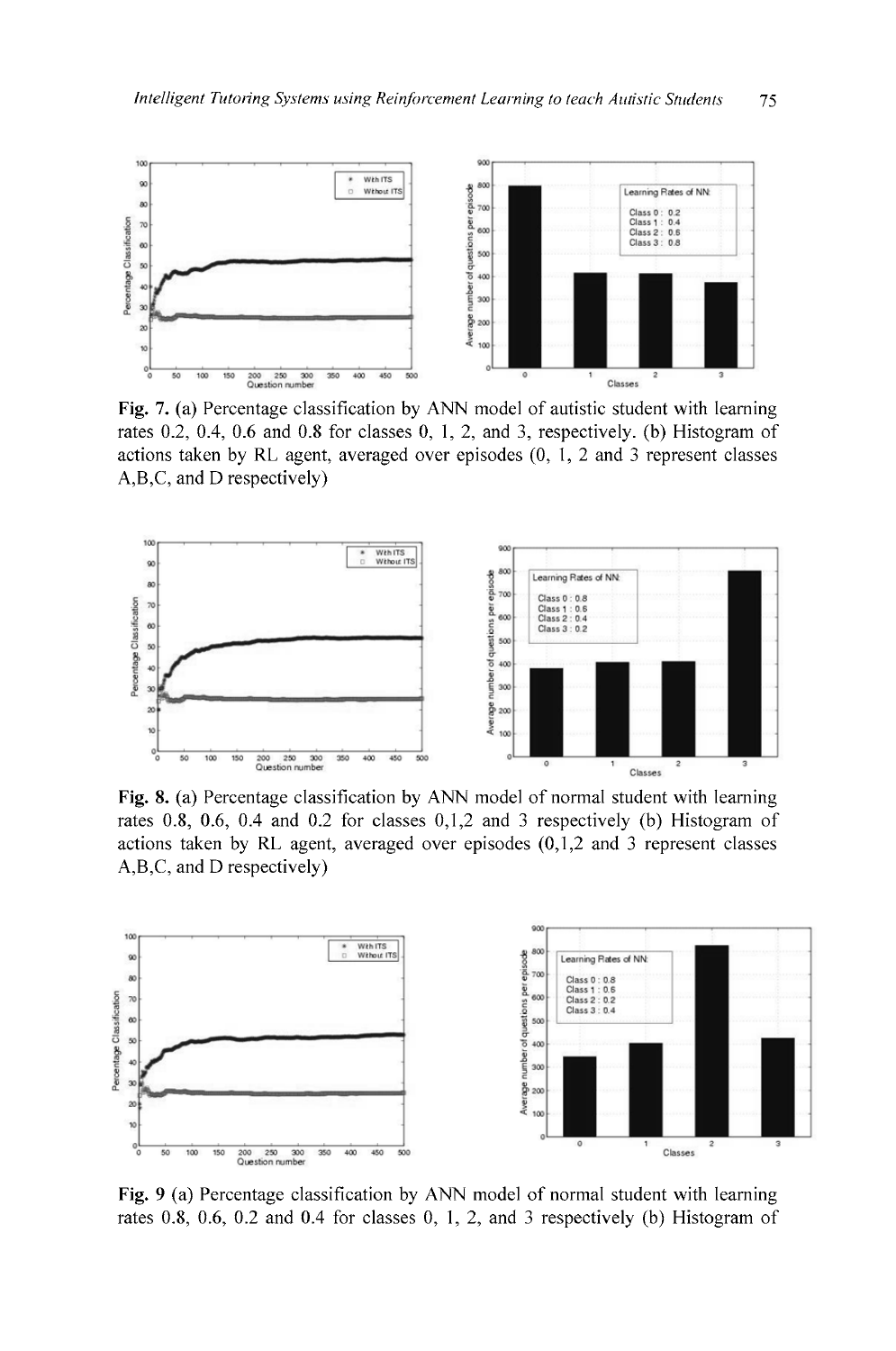actions taken by RL agent, averaged over episodes (0,1,2 and 3 represent classes A,B,C, and D respectively)



**Fig.** 10 (a) Percentage classification by ANN model of normal student with learning rates 0.8, 0.2, 0.6 and 0.4 for classes 0, 1, 2, and 3 respectively (b) Histogram of actions taken by RL agent, averaged over episodes (0,1,2 and 3 represent classes A,B,C, and D respectively)

The goal was to develop an ITS capable of adapting to large deviations from normal learning behavior. So, we have simulated models of both autistic student and normal student by selecting more neurons (15 neurons) in the hidden layer than that required (5 neurons, normal behavior) for capturing the information in the input patterns. We have evaluated the ITS using these simulated models. Fig. 6(a) shows the classification rate for ANN model for autistic student, with ITS and without ITS. Classification rate of autistic model can be compared with that of the normal ANN. In both cases, the percentage classification is approaching the same value (70%), indicating the autistic student can be taught effectively using ITS. But autistic student needs more number of questions (around 175 questions) to learn, than that required for a normal student (around 50 questions). Fig. 6(b) gives the histogram of actions taken by RL agent for the ANN model of autistic student.

The policy learned by the ITS seemed to be picking actions at random, uniformly from all the 4 classes. Though this is the desired behavior, we cannot be entirely sure that this was learned. So we tried different experiments which have different desired behaviors. For example, experiments where the student had different learning rates like 0.2, 0.4, 0.6 and 0.8 for classes A, B, C, and D respectively. The ITS learned the appropriate mix of actions to take, as shown in Fig. 7(b). Fig. 7(a) shows the classification performance of such combination. For other combinations of learning rate, similar learned behavior was observed as shown in Fig. 8, 9 and 10.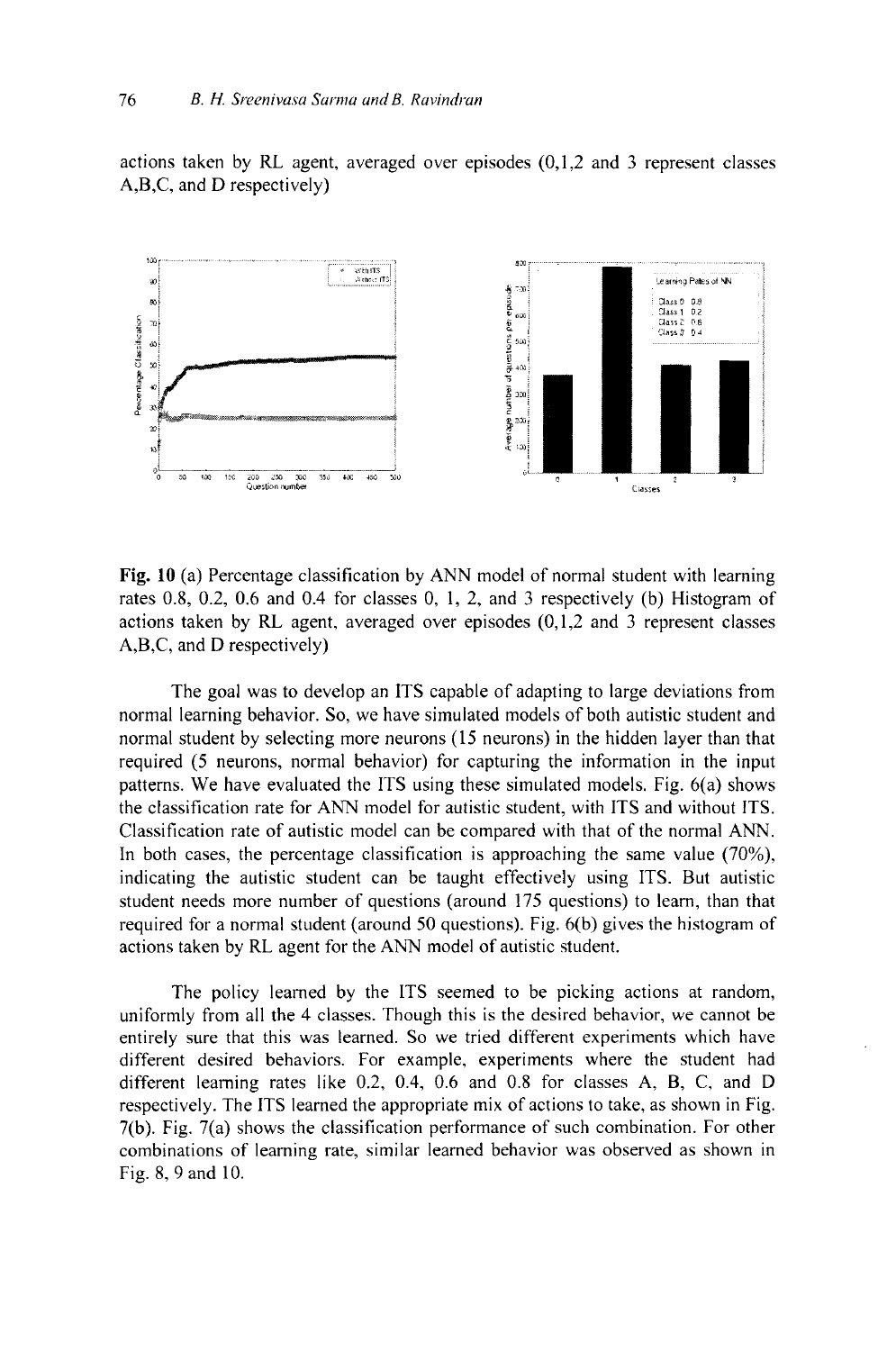## **6 Conclusions and Future Work**

Sections 4 and 5 presented the experiments performed to test the application of RL for ITS to teach an autistic student. We conclude that, by considering the history and summary of past few questions as state variables, an autistic student can be taught as effectively as a normal student.

We are now concentrating on improving the present ITS using the hierarchical framework [3]. In a hierarchical framework, entire knowledge base is divided into lessons and each lesson is divided into different categories. The RL agent has to learn two policies, one for picking a lesson and the other for picking a categories within the lesson, which is expected to improve the performance of the ITS.

This can be extended to real world problems like teaching mathematics, where selection of state variables and action variables is much more difficult task. In this paper, we used the history of past 50 questions and summary of past 300 questions as state variables. But in real world situation, we can consider the variables like the amount of time taken by the student to answer a question, history of hints the student requested. More work can be done in selecting state variables, which can improve, not only the percentage classification but also the learning rate. In this case, we have to consider which type of questions form a group, for example, easy questions form a group and tough questions form another group.

Other applications of our work include pattern synthesis and active learning. Pattern synthesis is the process of generating patterns for training and testing a machine. In our case, the two dimensional data generated as a question can be considered as the pattern synthesis problem. Active learning is the "learning with examples" [7]. This is a closed-loop phenomenon of a learner asking questions that can influence the data added to its training examples. In the case of ITS, the student has the facility to ask for hints for improving his knowledge on the topic, this can be considered as active learning. Active learning provides greatest reward in situations where data are expensive or difficult to obtain.

# **References**

- 1. B. Abdellah, D. Theo and M. Bernard. An approach of reinforcement learning use in tutoring systems. In *Proceedings of International Conference on Machine learning and Applications, ICMLA '02,* 2002.
- 2. C. W. Anderson. Q-learning with hidden-unit restarting. In *Proceedings of Fifth International Conference on Neural Information Processing Systems,*  pages 81-88, 1992.
- 3. A. Barto and S. Mahadevan. Recent advances in hierarchical reinforcement learning. *Discrete Event Dynamics Systems: Theory and Applications,* 13: 343-379, 2003.